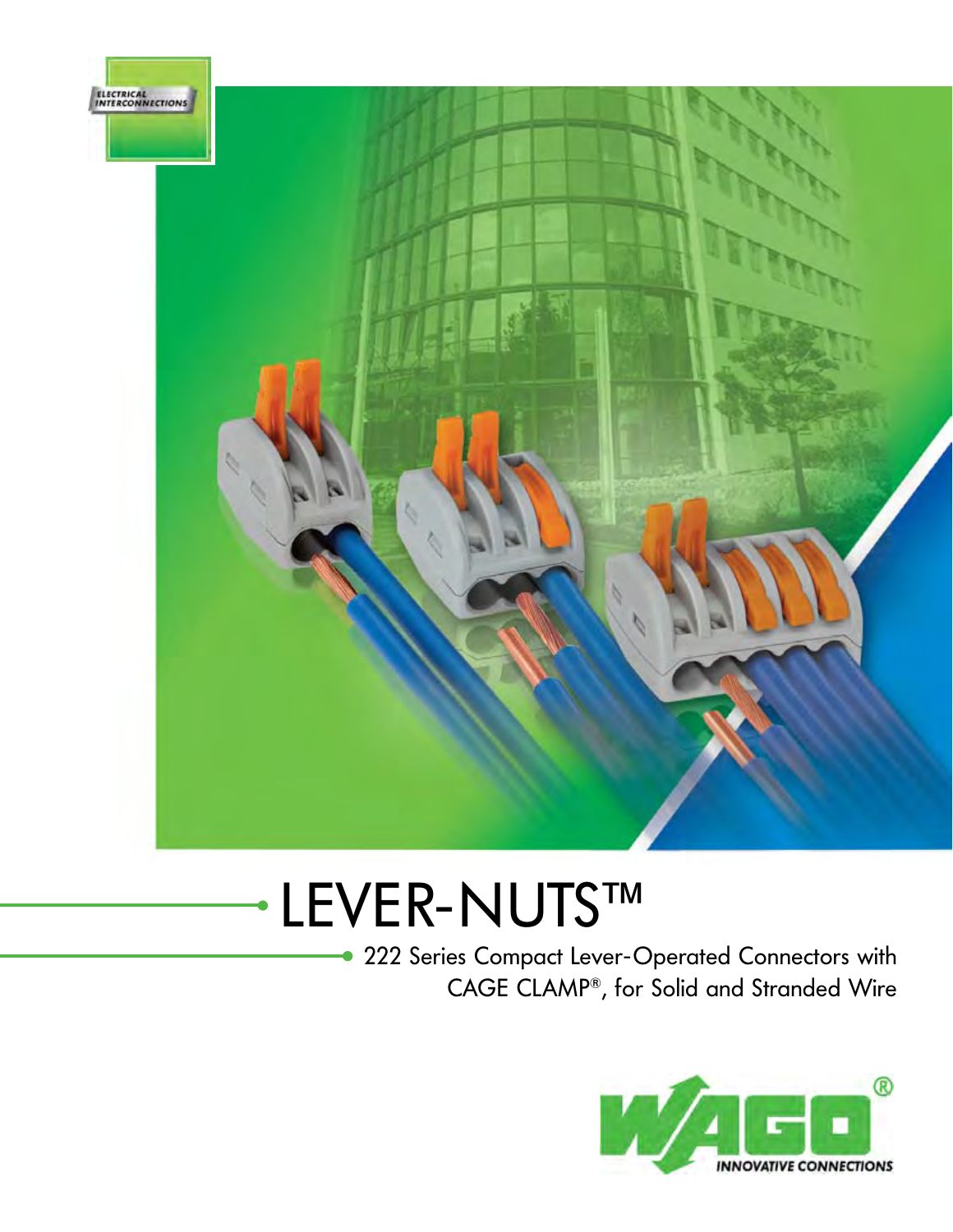## **222 Series 2, 3 or 5 Conductor Compact Connector**

| Cross section:                        | $28 - 12$ AWG                     |  |
|---------------------------------------|-----------------------------------|--|
|                                       | (stranded and solid)              |  |
| Electrical specs:                     | 600 V (1000 V signs and fixtures) |  |
|                                       | 20 A maximum                      |  |
| Strip length: $\sqrt{ }$              | $9 - 10$ mm / 0.37 in             |  |
| Maximum operating temperature: 105° C |                                   |  |

For all connections requiring...

- Stranded / solid wires
- Wide range of wire sizes
- Combination of different wire sizes and types in one connector
- Small space consumption
- Built-in test point
- Protection against electrical shock, touch safe
- Low installed cost and safe operation
- Maintenance-free connection
- A reusable connector







|                               | Item<br>No.                           | Pack.-unit        | <b>Item</b>                            | Pack.-unit        | ltem                                  | Pack.-unit         |  |
|-------------------------------|---------------------------------------|-------------------|----------------------------------------|-------------------|---------------------------------------|--------------------|--|
|                               | 222-412                               | pcs               | No.                                    | pcs               | No.<br>222-415                        | pcs                |  |
|                               |                                       |                   | 222-413                                |                   |                                       |                    |  |
|                               | 222-412/K194-4045                     |                   | 100 pc box $(1=100)$ 222-413/K194-4045 | 50 pc box (1=50)  | 222-415/K194-4045                     | 40 pc box $(1=40)$ |  |
|                               |                                       |                   |                                        |                   |                                       |                    |  |
|                               | 222-412/PW05-0005 5 pc blister pack   |                   | 222-413/PW05-0005 5 pc blister pack    |                   | 222-415/PW05-0005                     | 5 pc blister pack  |  |
|                               |                                       |                   |                                        |                   |                                       |                    |  |
|                               |                                       |                   | 222-413/VE00-2500                      | 2,500 pc bulk bag |                                       |                    |  |
| <b>Technical Data</b>         |                                       |                   |                                        |                   |                                       |                    |  |
| Approvals                     | $\overline{\mathfrak{c}(0)}$ us       |                   | $\overline{\mathfrak{c}(U)}$ us        |                   | $\overline{\mathfrak{c}(U)}$ us       |                    |  |
|                               |                                       |                   |                                        |                   |                                       |                    |  |
| Number of connection points   | $\overline{2}$                        |                   | 3                                      |                   | 5                                     |                    |  |
| per connector                 |                                       |                   |                                        |                   | $\mathbf{1}$                          |                    |  |
| Potentials per connector      | $\mathbf{1}$                          |                   | $\mathbf{1}$                           |                   |                                       |                    |  |
| Connection type               | <b>CAGE CLAMP®</b>                    |                   | <b>CAGE CLAMP®</b>                     |                   | <b>CAGE CLAMP®</b>                    |                    |  |
|                               | Spring pressure connection technology |                   | Spring pressure connection technology  |                   | Spring pressure connection technology |                    |  |
| Height                        | 14.5 mm/0.571 in                      |                   | 14.5 mm/0.571 in                       |                   | 14.5 mm/0.571 in                      |                    |  |
|                               |                                       |                   |                                        |                   |                                       |                    |  |
| Width                         | 12.4 mm/0.488 in                      |                   | 17 mm/0.669 in                         |                   | 26.6 mm/1.047 in                      |                    |  |
|                               |                                       |                   |                                        |                   |                                       |                    |  |
| Depth                         | 20.5 mm/0.807 in                      |                   | 20.5 mm/0.807 in                       |                   | 20.5 mm/0.807 in                      |                    |  |
|                               | Gray (w/orange levers)                |                   |                                        |                   |                                       |                    |  |
| Color                         |                                       |                   | Gray (w/orange levers)                 |                   | Gray (w/orange levers)                |                    |  |
| <b>Accessories</b>            | Item<br>No.                           | Pack.-unit<br>pcs |                                        |                   |                                       |                    |  |
| Wire cutting and              | 206-130                               |                   |                                        |                   |                                       |                    |  |
| stripping tool (22-10 AWG)    |                                       |                   |                                        |                   |                                       |                    |  |
| Operating tool for Series 222 | 210-101                               |                   |                                        |                   |                                       |                    |  |



Operating Tool

#### **Easy as 1, 2, 3...**







1) Strip wire 2) Push up lever 3) Insert conductor and push down lever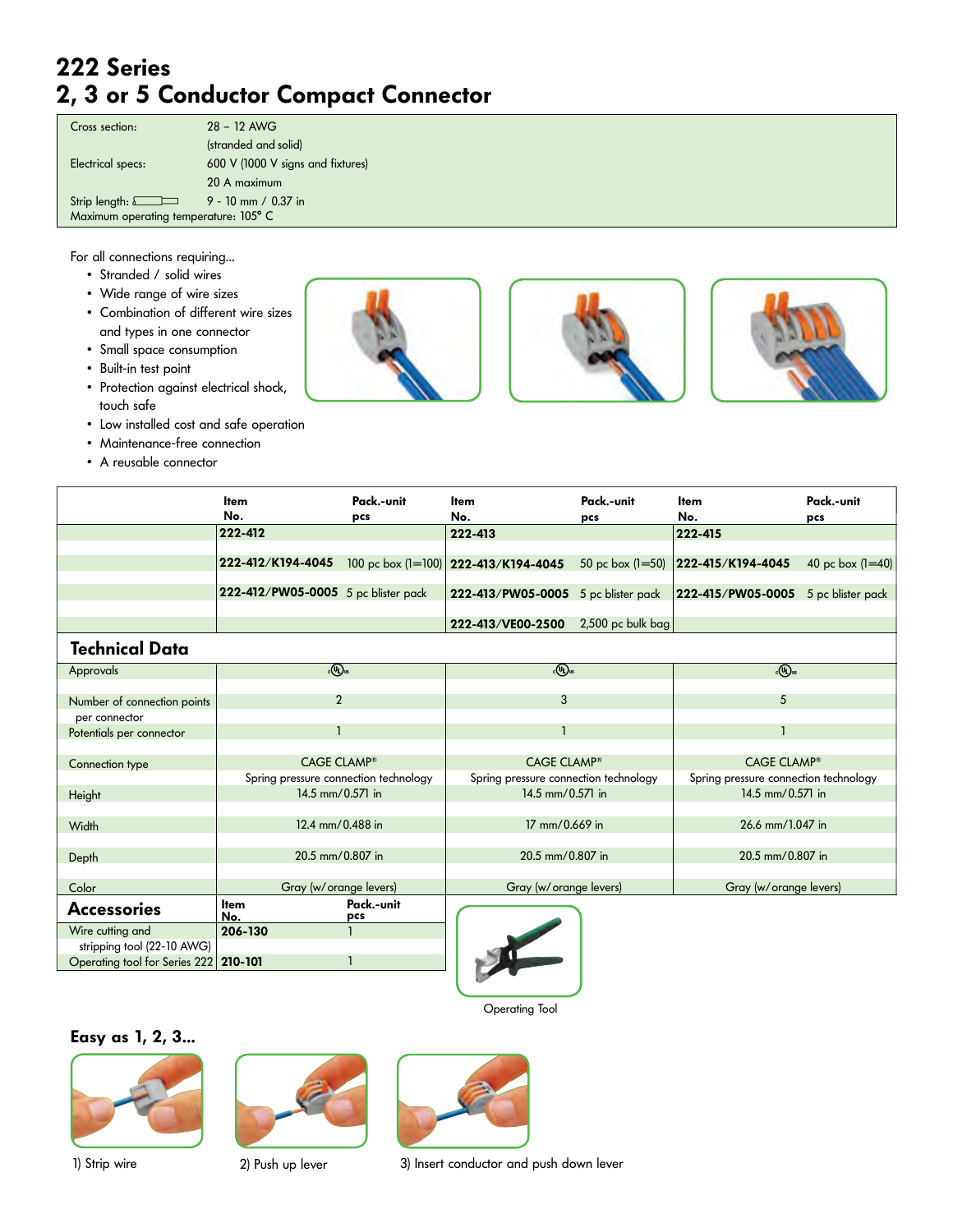# **222 Series Mounting Carrier**

| Mounting carrier for 222 Series<br>compact connectors                                |                                                                                                                                     |  |
|--------------------------------------------------------------------------------------|-------------------------------------------------------------------------------------------------------------------------------------|--|
| Accomodates:<br>$2 \times 222 - 415$<br>$3 \times 222 - 413$<br>$4 \times 222 - 412$ | $1 \times 222 - 415 + 1 \times 222 - 413$<br>$1 \times 222 - 415 + 2 \times 222 - 412$<br>$3 \times 222 - 412 + 1 \times 222 - 413$ |  |

Strain relief plate for 222-500 mounting carrier Universal right angled adapter for 222-500 mounting carrier 773-332 mounting carrier 273-150 mounting carrier





| ltem                         |                                         | Pack.-unit | Item                          | Pack.-unit | ltem                                      | Pack.-unit |
|------------------------------|-----------------------------------------|------------|-------------------------------|------------|-------------------------------------------|------------|
| No.                          |                                         | pcs        | No.                           | pcs        | No.                                       | pcs        |
|                              | Mounting carrier, orange,               |            | Strain relief plate, orange,  |            | Universal right angled adapter, gray,     |            |
|                              | for 2-, 3- or 5-pole compact connectors |            | for snap-on fixing to 222-500 |            | in combination with mounting carriers for |            |
|                              |                                         |            | mounting carrier              |            | DIN 35 rail mounting                      |            |
|                              | 222-500                                 | 50(5x10)   | 222-505                       | 50(5x10)   | 222-510                                   | 50(5x10)   |
|                              |                                         |            |                               |            |                                           |            |
| Self-adhesive marker strips, |                                         |            |                               |            |                                           |            |
| plain                        | 210-334                                 | card       |                               |            |                                           |            |

### **Assembly**



Snapping of lateral connector safety lock. Mounting of strain relief plate to the



mounting carrier.



Snapping the universal right angled carrier on the mounting carrier.

## **Mounting**



Horizontal mounting with strain relief plate on DIN 35 rail using universal right angled adapter.



Strain relief by cable tie on the carrier, transverse to the connectors wiring direction. Molded marking of clamping units.



Horizontal mounting with strain relief plate on level surfaces. Testing connectors via test slots in the carrier.